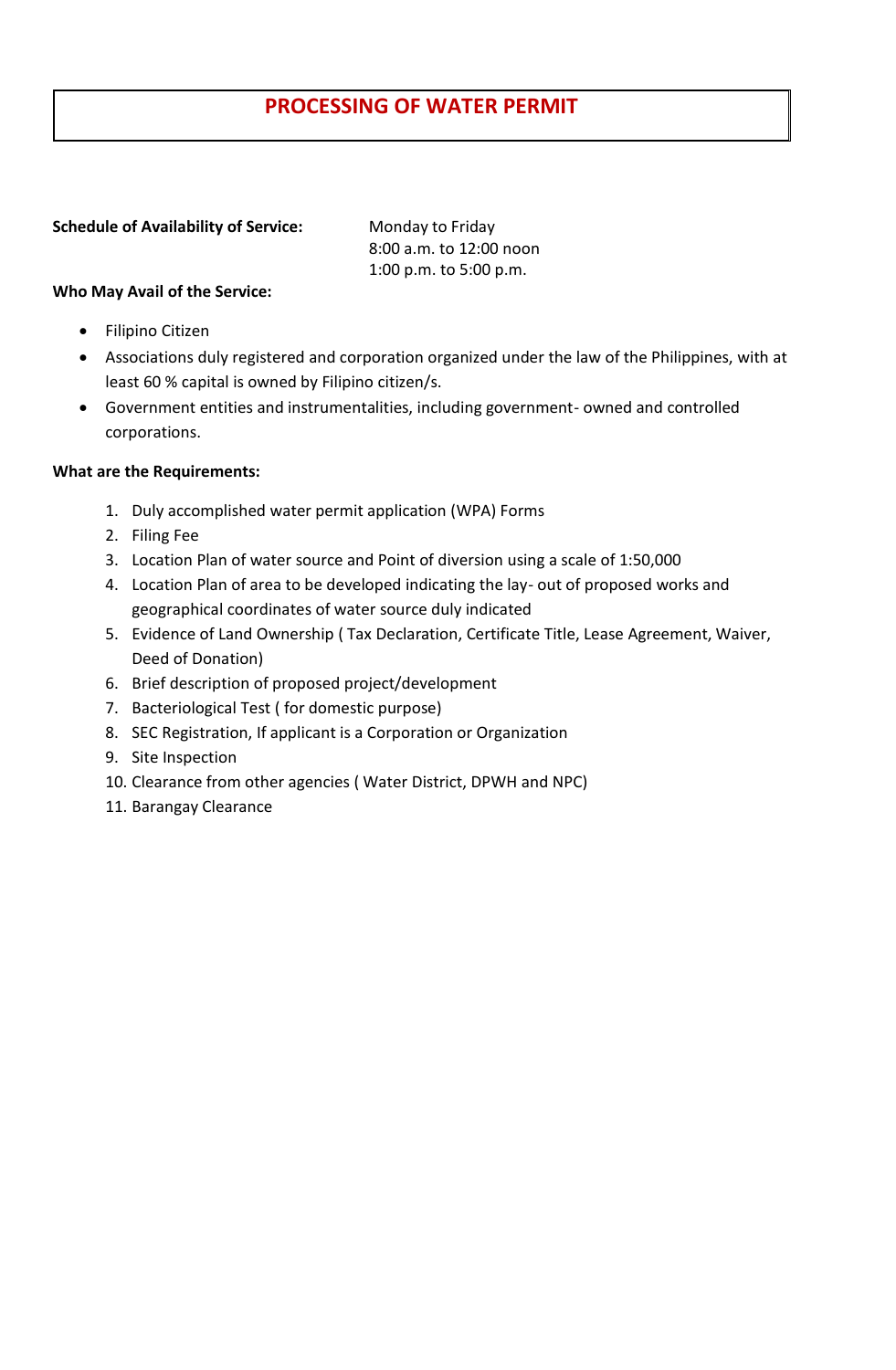# **HOW TO AVAIL OF THE SERVICE:**

| <b>Step</b> | Applicant/<br><b>Client</b>                                                                         | <b>Service Provider</b>                                                                                                                                                        | <b>Duration of</b><br><b>Activity</b><br>(Under Normal<br>Circumstances) | Person<br>Responsible      | <b>Fees</b> | Location/Office                                                                               |
|-------------|-----------------------------------------------------------------------------------------------------|--------------------------------------------------------------------------------------------------------------------------------------------------------------------------------|--------------------------------------------------------------------------|----------------------------|-------------|-----------------------------------------------------------------------------------------------|
|             | Submit duly<br>accomplished<br><b>Water Permit</b><br>Applications<br>with attached<br>requirements | Receive letter- request and<br>forward to Engineering &<br><b>Operations Division</b>                                                                                          | 5 minutes                                                                | Elnora E.<br>Melchor       |             | Office of the<br>Regional Manager,<br>2 <sup>nd</sup> Bldg., NIA- CAR                         |
|             |                                                                                                     | Assess the purpose of Water<br>Permit and evaluate attached<br>requirements and prepared<br>schedule date for inspection.<br>(only complete attachments<br>shall be processed) | 30 minutes                                                               | Engr. Fremer A.<br>William |             | Engineering &<br>Operations Division,<br>2 <sup>nd</sup> Bldg., NIA- CAR                      |
| $\mathbf 2$ | Provide guide/<br>assistance<br>during<br>inspection                                                | Conduct inspection of site as<br>scheduled                                                                                                                                     | 8 hours<br>(depending on the<br>location of the site)                    | Engr. Fremer A.<br>William |             | Engineering &<br>Operations Division,<br>2 <sup>nd</sup> Bldg., NIA- CAR                      |
| 3           | (advised to<br>call after 4<br>Office hours)                                                        | Accomplish technical data in<br>the Water Permit Application<br>& Inspection Report                                                                                            | 4 hours                                                                  | Engr. Fremer A.<br>William |             | Engineering and<br>Operations Division,<br>2 <sup>nd</sup> Bldg., NIA- CAR<br>Engineering and |
|             |                                                                                                     | Endorse the request to other<br>agencies for clearance<br>(DPWH, LWUA, etc.)                                                                                                   | 15 minutes                                                               | Engr. Fremer A.<br>William |             | Operations Division,<br>2 <sup>nd</sup> Bldg., NIA- CAR                                       |
| <u>Л</u>    | Follow- up<br>clearance with<br>other office/<br>agencies and                                       |                                                                                                                                                                                |                                                                          |                            |             |                                                                                               |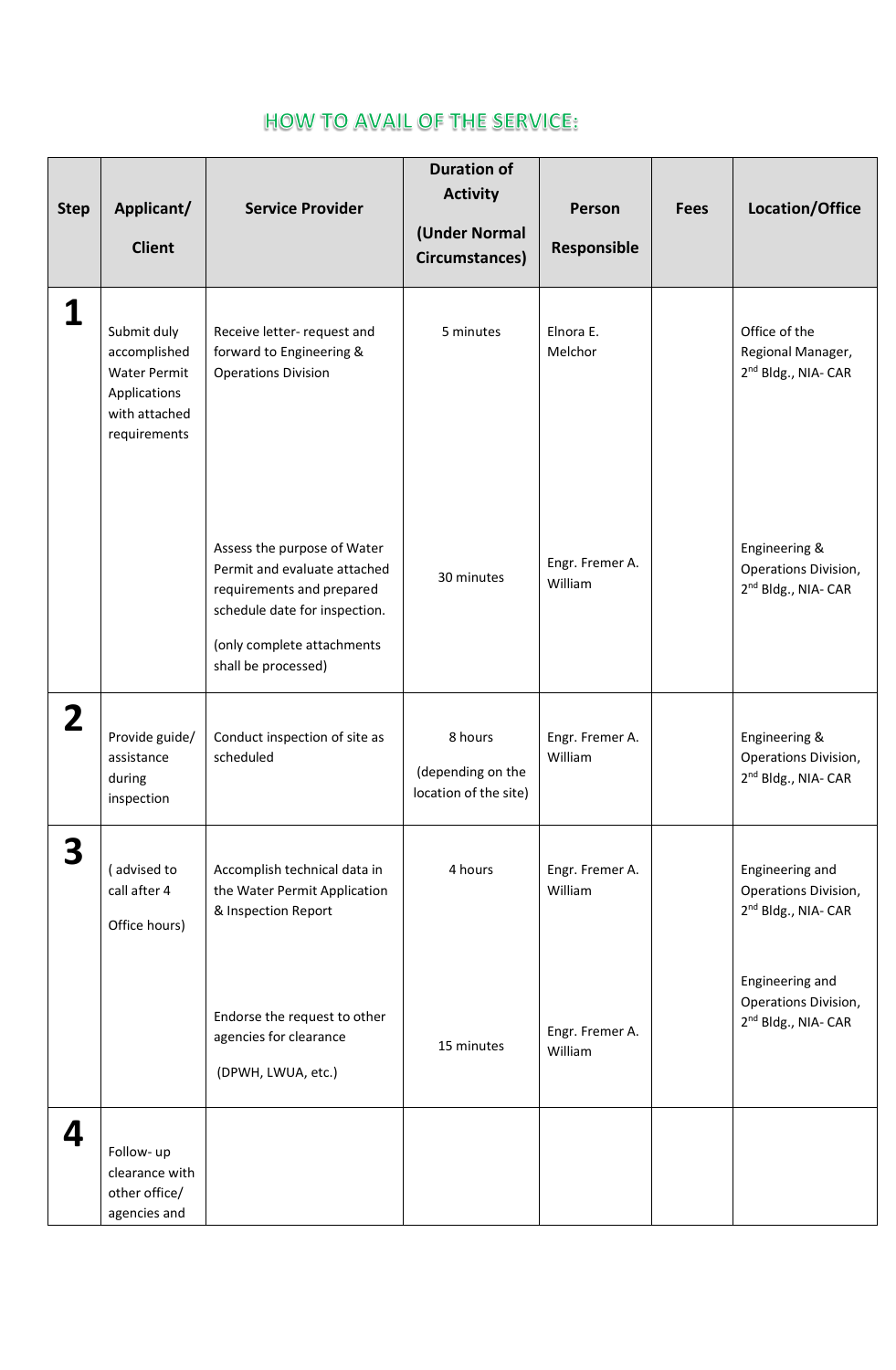|   | submit same     |                                                                      |           |                 |                         |                      |
|---|-----------------|----------------------------------------------------------------------|-----------|-----------------|-------------------------|----------------------|
|   | form            |                                                                      |           |                 |                         |                      |
|   |                 |                                                                      |           |                 |                         |                      |
| 5 | Pay the         | Acknowledge the payment;                                             | 3 minutes | Engr. Fremer A. |                         |                      |
|   | corresponding   | post application to the                                              |           | William         | a) Municipal-           |                      |
|   | filing fee to   | bulletin board; and submit                                           |           |                 |                         | Engineering &        |
|   | NWRB in         | papers to NWRB for                                                   |           |                 | $-P 5,000$              | Operations Division, |
|   | money order     | processing.                                                          |           |                 |                         | $2^{nd}$ Bldg.       |
|   | form thru the   |                                                                      |           |                 | b)Irrigation            |                      |
|   | Office.         |                                                                      |           |                 |                         |                      |
|   | (wait for the   |                                                                      |           |                 |                         |                      |
|   | 30-day post     |                                                                      |           |                 | 1.National/C            |                      |
|   | period and      |                                                                      |           |                 | orporation P            |                      |
|   | advise from     | -If there is protest, NWRB                                           |           |                 | $-5,000$                |                      |
|   | NIA re: result  | shall conduct a hearing to                                           |           |                 |                         |                      |
|   | of publication. | determine the merits of the                                          |           |                 | 2.Community             |                      |
|   |                 | protest and whether or not                                           |           |                 | /Individual -P          |                      |
|   |                 | the application may be given                                         |           |                 | 500                     |                      |
|   |                 | due course.                                                          |           |                 |                         |                      |
|   |                 |                                                                      |           |                 |                         |                      |
|   |                 |                                                                      |           |                 | c)Power<br>Generation - |                      |
|   |                 | -If no protest and if protest is                                     |           |                 | P 5,000                 |                      |
|   |                 | found to be not meritorian                                           |           |                 |                         |                      |
|   |                 | after hearing, the NWRB will<br>proceed to process the               |           |                 |                         |                      |
|   |                 | application for water permit.                                        |           |                 | d)Fisheries -P          |                      |
|   |                 | A Technical Appraisal will be                                        |           |                 | 5,000                   |                      |
|   |                 | conducted by the NWRB or                                             |           |                 |                         |                      |
|   |                 | NIA to determine                                                     |           |                 |                         |                      |
|   |                 |                                                                      |           |                 |                         |                      |
|   |                 |                                                                      |           |                 | e)Livestock<br>Raising  |                      |
|   |                 | a) The approximate discharge of                                      |           |                 |                         |                      |
|   |                 | the water sources;                                                   |           |                 |                         |                      |
|   |                 | b) The amount of water already                                       |           |                 | 1.Backyard-             |                      |
|   |                 | appropriated for beneficial use;                                     |           |                 | P 1,000                 |                      |
|   |                 |                                                                      |           |                 |                         |                      |
|   |                 | c) The water requirement of the<br>applicant as determined from the  |           |                 |                         |                      |
|   |                 | Board's standards of beneficial                                      |           |                 | 2.Commercia             |                      |
|   |                 | use.                                                                 |           |                 | $\vert$ -               |                      |
|   |                 | d) Possible adverse effects on                                       |           |                 | P 3,000                 |                      |
|   |                 | existing grantees/ permittees on                                     |           |                 |                         |                      |
|   |                 | public/ private interest;                                            |           |                 |                         |                      |
|   |                 | e) Environmental Effects;                                            |           |                 | f)Industrial -          |                      |
|   |                 |                                                                      |           |                 | P 5,000                 |                      |
|   |                 | f) Land- economics;                                                  |           |                 |                         |                      |
|   |                 | g) In case of Irrigation purpose,                                    |           |                 |                         |                      |
|   |                 | whether the area to be irrigated                                     |           |                 | g)Recreation<br>al-     |                      |
|   |                 | can be integrated with that of an                                    |           |                 |                         |                      |
|   |                 | existing or proposed irrigation<br>association for common irrigation |           |                 | P 5,000                 |                      |
|   |                 | facilities.                                                          |           |                 |                         |                      |
|   |                 |                                                                      |           |                 |                         |                      |